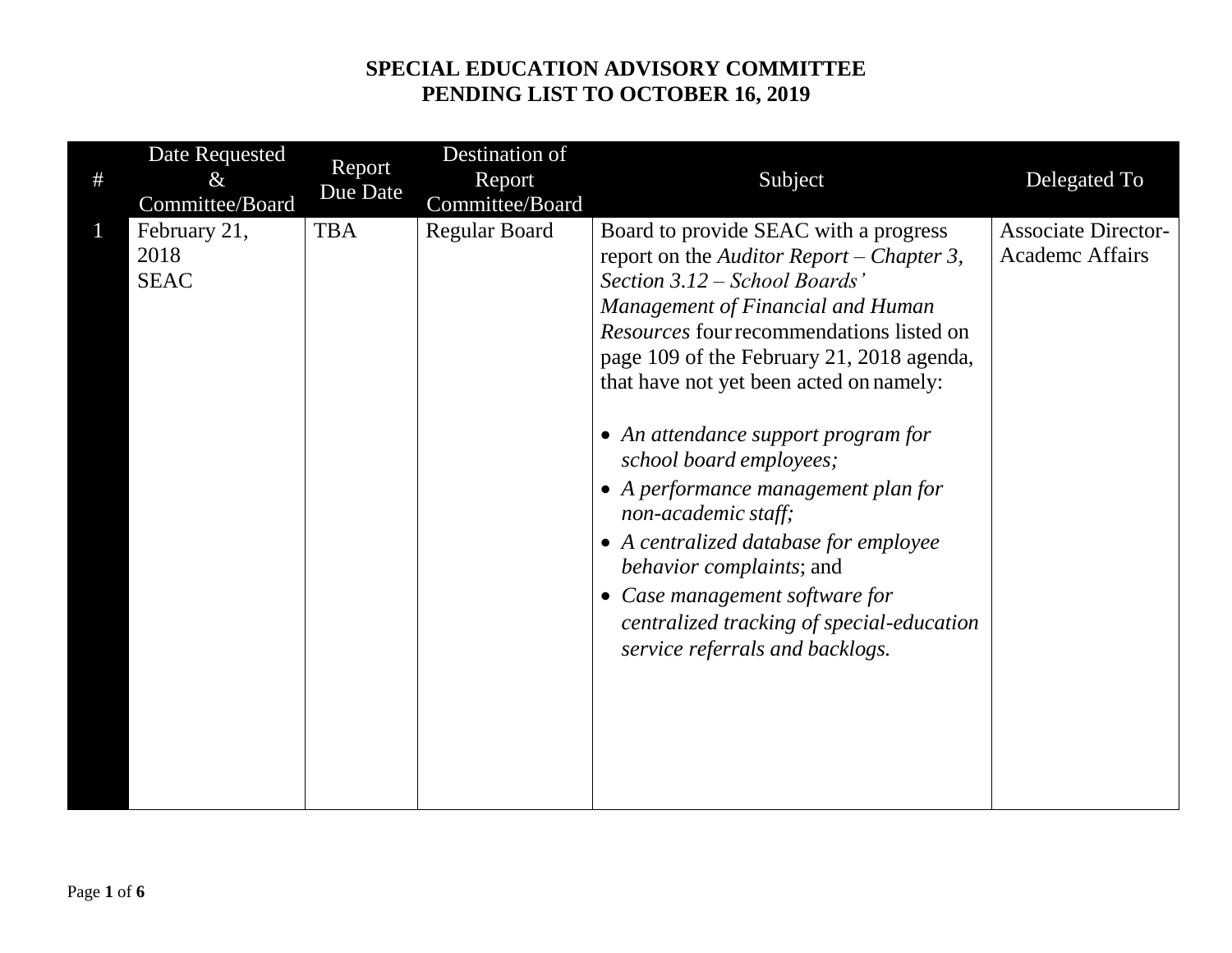| Date Requested<br>#<br>$\&$<br>Committee/Board | Report<br>Due Date | Destination of<br>Report<br>Committee/Board | Subject                                                                                                                                                                                                                                                                                                                                                                                                                                                                                                                                                                                                                  | Delegated To                                |
|------------------------------------------------|--------------------|---------------------------------------------|--------------------------------------------------------------------------------------------------------------------------------------------------------------------------------------------------------------------------------------------------------------------------------------------------------------------------------------------------------------------------------------------------------------------------------------------------------------------------------------------------------------------------------------------------------------------------------------------------------------------------|---------------------------------------------|
| $\overline{2}$<br>November 14,<br>2018         | <b>TBA</b>         | Governance $&$<br>Policy                    | The following recommendations be<br>referred to the Governance & Policy<br>Committee:<br>i.<br>That all existing and new policies be<br>reviewed to reflect the OHRC<br><b>Accessible Education for Students</b><br>with Disabilities Policy Document;<br>ii.<br>That the Board's Special Education<br>Plan be reviewed and updated to<br>reflect the OHRC Accessible<br><b>Education for Students with</b><br>Disabilities Policy Document; and<br>iii.<br>That the Board put a policy in place<br>that will be reflective of the OHRC<br><b>Accessible Education for Students</b><br>with Disabilities Policy Document | Superintendent of<br>Governance &<br>Policy |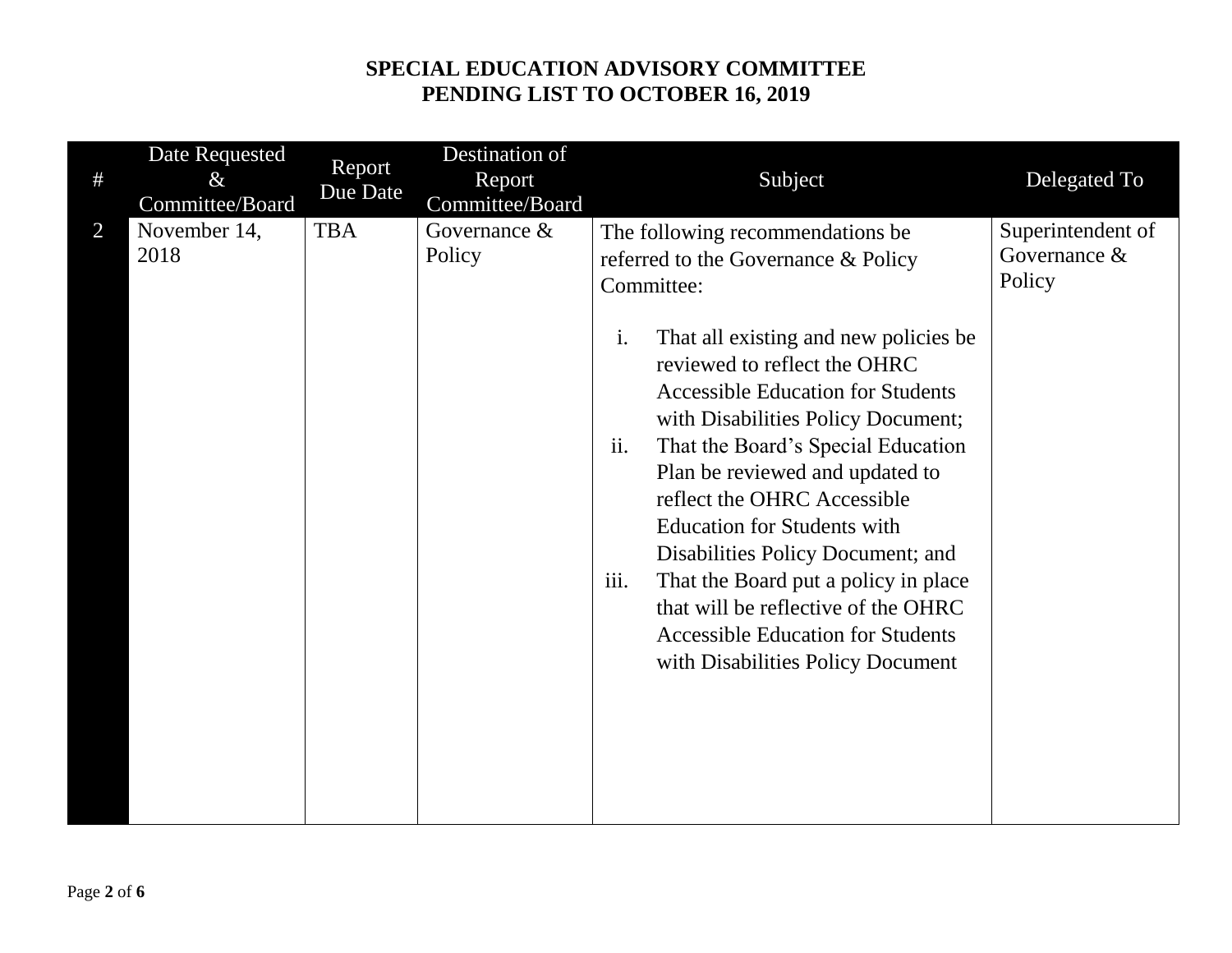| $\#$           | <b>Date Requested</b><br>$\&$<br>Committee/Board | Report<br>Due Date             | Destination of<br>Report<br>Committee/Board | Subject                                                                                                                                                                                                                                                                                                                                                | Delegated To                                                                                 |
|----------------|--------------------------------------------------|--------------------------------|---------------------------------------------|--------------------------------------------------------------------------------------------------------------------------------------------------------------------------------------------------------------------------------------------------------------------------------------------------------------------------------------------------------|----------------------------------------------------------------------------------------------|
| 3              | February 20,<br>2019<br><b>SEAC</b>              | November<br>2019<br><b>TBC</b> | Student<br>Achievement                      | Physically Disabled Students Identified in<br>the Accountability Framework that SEAC<br>recommend to Board that the number of<br>students with physical disability either as<br>their primary or secondary exceptionality<br>be identified.<br>Motion carried at February 20, 2019 SEAC<br>meeting; approved at March 28, 2019<br><b>Board Meeting</b> | <b>Associate Director-</b><br><b>Academic Affairs</b>                                        |
| $\overline{4}$ | March 27, 2019<br><b>SEAC</b>                    | <b>TBA</b>                     | <b>Regular Board</b>                        | That staff be asked to provide SEAC with a<br>copy of the template letter created for<br>school principals to adapt and send to<br>parents/guardians in cases where Section<br>$265(1)(m)$ of the Education Act has been<br>invoked (Toronto Catholic District School<br>Board (TCDSB) Freedom of Information<br>Request (FOIR) Exclusions)            | Superintendent of<br><b>Special Services</b><br>(with Legal & Safe<br>Schools<br>Department) |
| 5              | March 27, 2019<br><b>SEAC</b>                    | <b>TBC</b>                     | <b>Regular Board</b>                        | That the Board direct staff to provide a report<br>with respect to the following Items and report<br>back to Board:<br>*Whether the exclusions listed were<br>documented as "safety" exclusions or                                                                                                                                                     | Superintendent of<br><b>Special Services</b>                                                 |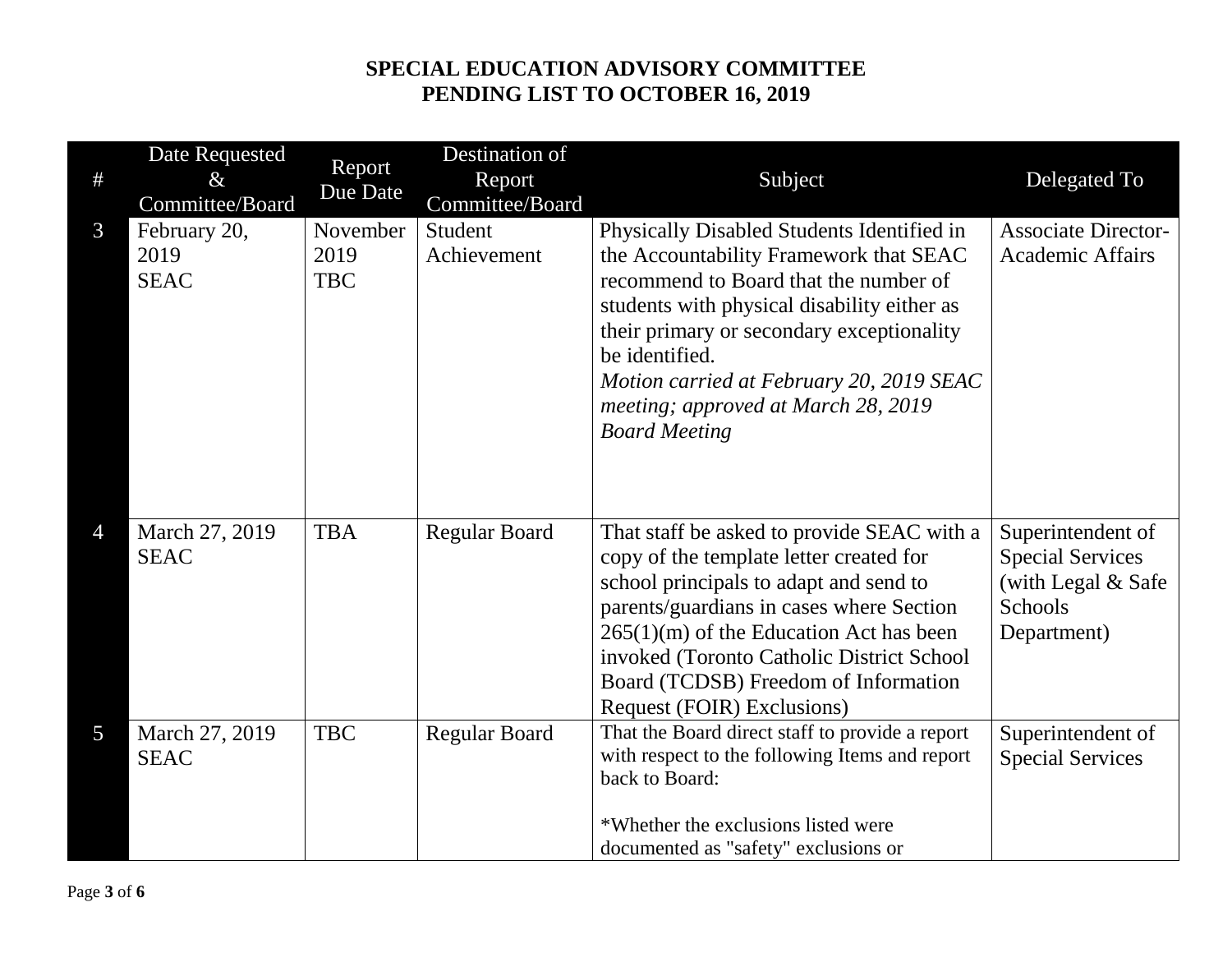| "disciplinary" exclusions, in light of page 5 of |
|--------------------------------------------------|
| the Report, excerpted below:                     |
| "The Annual Safe School Report is directly       |
| linked to Safe School Legislation. However,      |
| Safety Exclusions under $265(1)$ m of the        |
| Education Act are not tracked by the Safe        |
| School department as they are not associated     |
| with Safe Schools legislation; nor is there any  |
| requirement for the Board to report those to     |
| the Ministry of Education. Safety exclusions     |
| are not considered disciplinary and also         |
| include Police exclusions which school           |
| Principals are mandated to adhere to until an    |
| active police investigation is complete. In any  |
| event, there is an expectation that the student  |
| will return to a school of the TCDSB.            |
| Exclusions are thus not a metric that is linked  |
| to the Safe Schools Annual Report. Instead,      |
| Safety Exclusions deal with programming          |
| alternatives that support a successful           |
| academic and social-emotional transition back    |
| to a school." $(p, 5)$ ;                         |
| *Whether the students with the listed            |
| exclusions had a history of discipline issues    |
| prior to the exclusion, including but not        |
| limited to warnings, suspensions and             |
| expulsions;                                      |
|                                                  |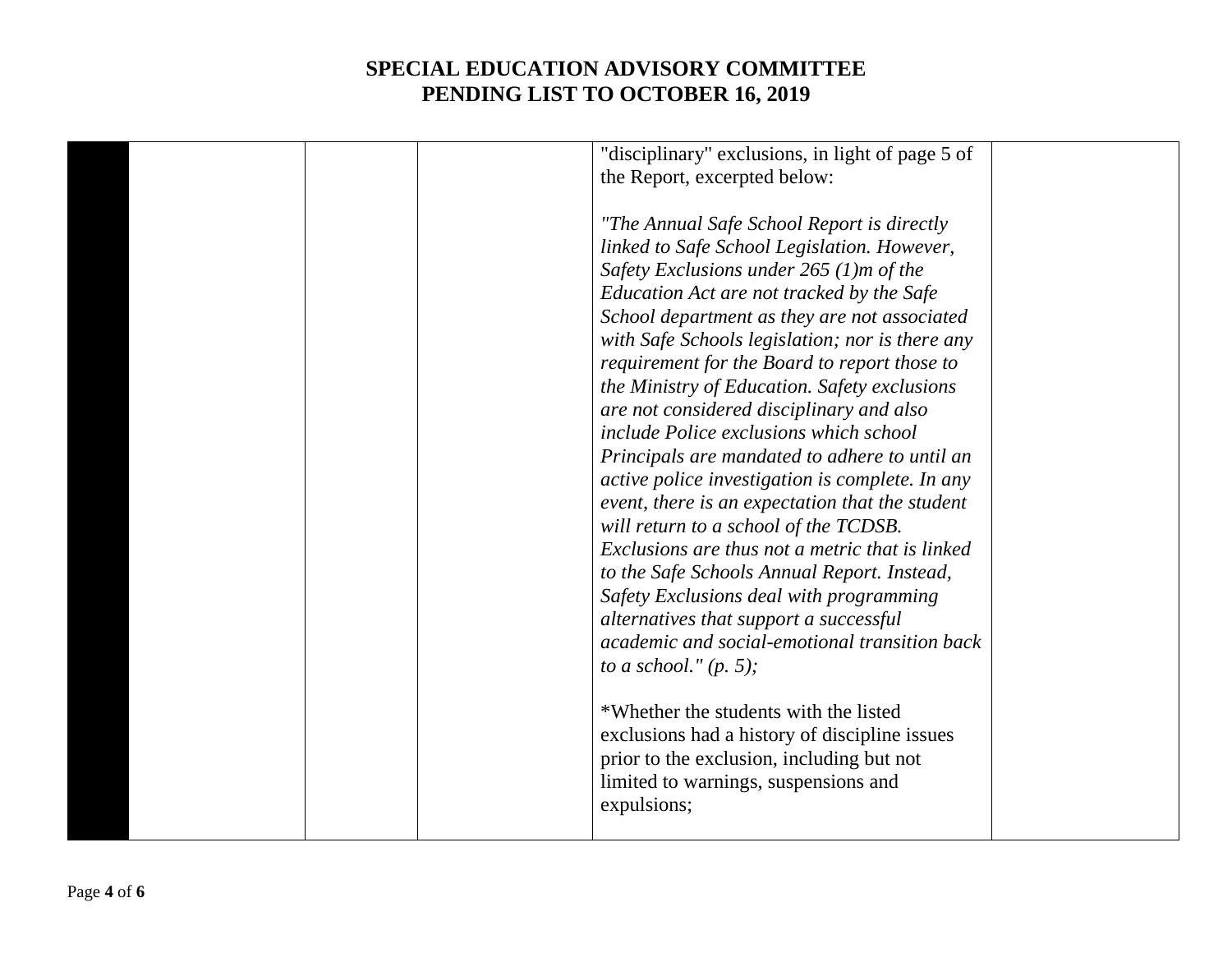|  | *The subcategory of students listed as           |  |
|--|--------------------------------------------------|--|
|  | excluded from December 2013 to and               |  |
|  | including February 2016 as follows: (i)          |  |
|  | students not in receipt of Special Education     |  |
|  | services; (ii) students with an Individualized   |  |
|  | Education Program (IEP); (iii) by                |  |
|  | exceptionality                                   |  |
|  | (using the Ministry's 14 categories of           |  |
|  | exceptionalities); and (iv) whether the          |  |
|  | exclusion was due to police direction/court      |  |
|  | order or the principal's discretion;             |  |
|  |                                                  |  |
|  | *Whether the parents/guardians of the students   |  |
|  | listed as excluded were provided with a          |  |
|  | Written Appeal Hearing Policy and/or             |  |
|  | procedure (the "Policy") regarding the Appeal    |  |
|  | Hearing Information identified in the chart,     |  |
|  | and if so (i) to provide a copy of the Policy to |  |
|  | SEAC; and (ii) to advise whether the Policy is   |  |
|  | publicly available on the school Board's         |  |
|  | website and, if so, to provide a copy of the     |  |
|  | web page;                                        |  |
|  |                                                  |  |
|  | *The number of students excluded from March      |  |
|  | 2016 up to and including December 2018,          |  |
|  | subcategorized as follows: (i) students not in   |  |
|  | receipt of Special Education services; (ii)      |  |
|  | students with an IEP; (iii) by exceptionality    |  |
|  | (using the Ministry's 14 categories of           |  |
|  | exceptionalities); (iv) whether the exclusion    |  |
|  | was due to police                                |  |
|  |                                                  |  |